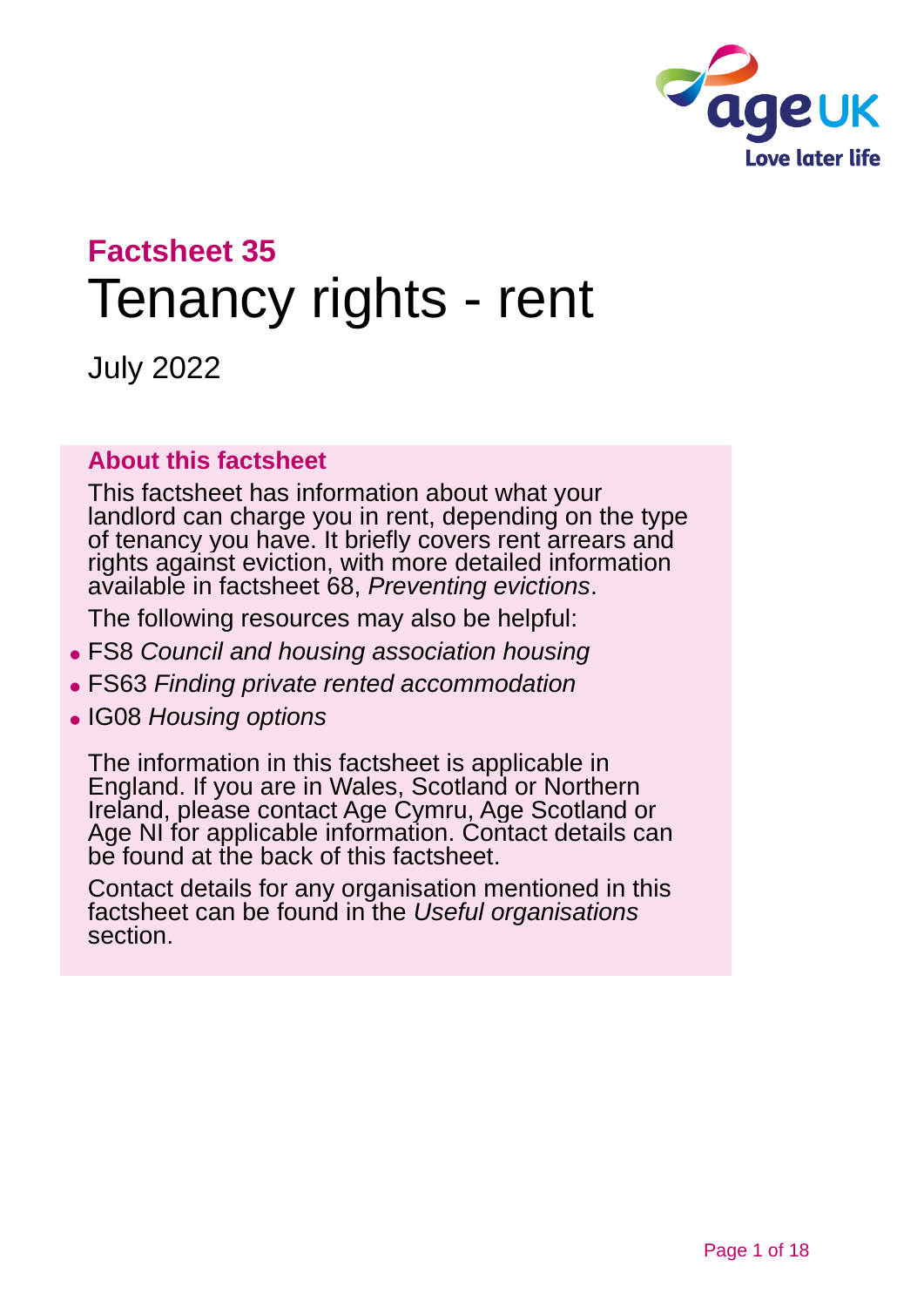# **Contents**

| 1 Introduction                                            | 3              |
|-----------------------------------------------------------|----------------|
| 2 Private tenants                                         | 3              |
| 2.1 Regulated (often called ' <i>protected</i> ') tenants | 3              |
| 2.2 Assured tenants                                       | 5              |
| 2.3 Assured shorthold tenants                             | $\overline{7}$ |
| 3 Housing association tenants                             | 8              |
| 3.1 Tenancies that began before 15 January 1989           | 8              |
| 3.2 Tenancies that began after 15 January 1989            | 8              |
| 4 Local authority tenants                                 | 9              |
| 5 Affordable rents                                        | 10             |
| 6 <i>'High-income'</i> social tenants                     | 10             |
| <b>7 Rent arrears</b>                                     | 10             |
| 8 Rent rebates                                            | 12             |
| Useful organisations                                      | 15             |
| Age UK                                                    | 17             |
| Support our work                                          | 17             |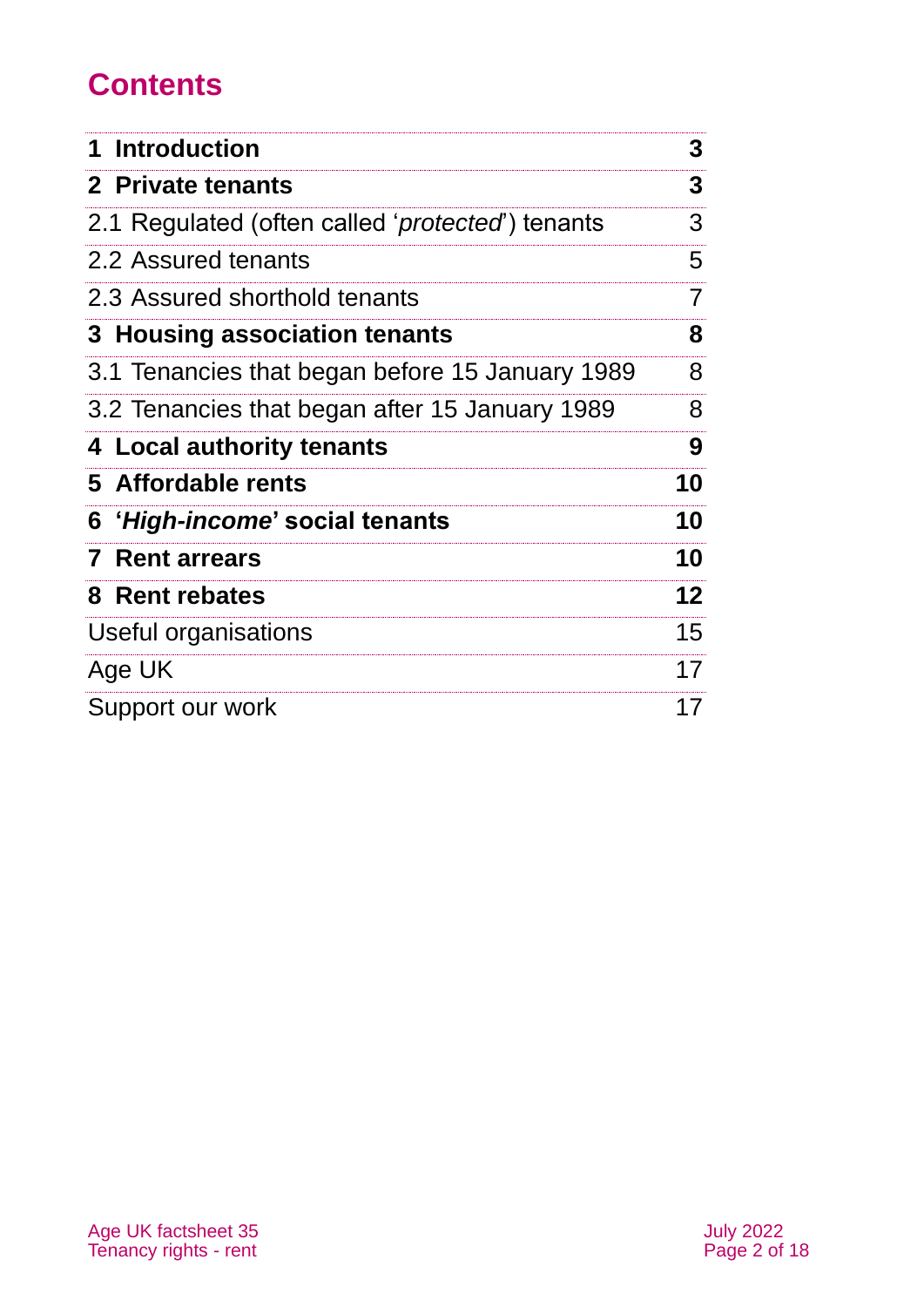# <span id="page-2-0"></span>**1 Introduction**

Different tenants have different rights around rents. You may be able to get a '*fair rent*' set for your property, challenge the amount of rent you are paying, or challenge a rent increase proposed by your landlord.

Generally, your rights depend on who your landlord is, i.e. a private landlord, housing association, or the council. If you are a private or housing association tenant, your tenancy type is also important.

You can usually work out your tenancy type by checking your tenancy agreement. If unsure, use the '*[tenancy checker](https://england.shelter.org.uk/housing_advice/downloads_and_tools/tenancy_rights_checker)*' tool on [Shelter's website](https://england.shelter.org.uk/) or seek further advice from a specialist housing adviser.

The law on tenants' rights is complicated and it is a good idea to seek advice if you want to take action against your landlord.

If you are having difficulty paying your rent, check whether you are entitled to Universal Credit (under State Pension age) or Housing Benefit (over State Pension age). These are benefits for people on low incomes. You might also be eligible for help with Council Tax.

For more information, see factsheet 92, *[Universal](https://www.ageuk.org.uk/globalassets/age-uk/documents/factsheets/fs92_universal_credit_fcs.pdf)  [Credit](https://www.ageuk.org.uk/globalassets/age-uk/documents/factsheets/fs92_universal_credit_fcs.pdf)*, factsheet 17, *[Housing Benefit,](https://www.ageuk.org.uk/globalassets/age-uk/documents/factsheets/fs17_housing_benefit_fcs.pdf)* and [factsheet](https://www.ageuk.org.uk/globalassets/age-uk/documents/factsheets/fs21_council_tax_fcs.pdf?dtrk=true)  21, *[Council Tax.](https://www.ageuk.org.uk/globalassets/age-uk/documents/factsheets/fs21_council_tax_fcs.pdf?dtrk=true)*

### <span id="page-2-1"></span>**2 Private tenants**

If you are a private tenant, you are likely to have one of three different tenancy types.

Today, most private lettings are made on an '*assured shorthold'* basis, but private landlords can also grant '*assured*' tenancies. If your tenancy was granted a long time ago, it may be a '*regulated'* (often called '*protected*') tenancy.

<span id="page-2-2"></span>This factsheet looks at these tenancy types in chronological order, starting with the oldest.

### **2.1 Regulated (often called '***protected***') tenants**

If you are a private tenant and your tenancy began before 15 January 1989, it is probably regulated.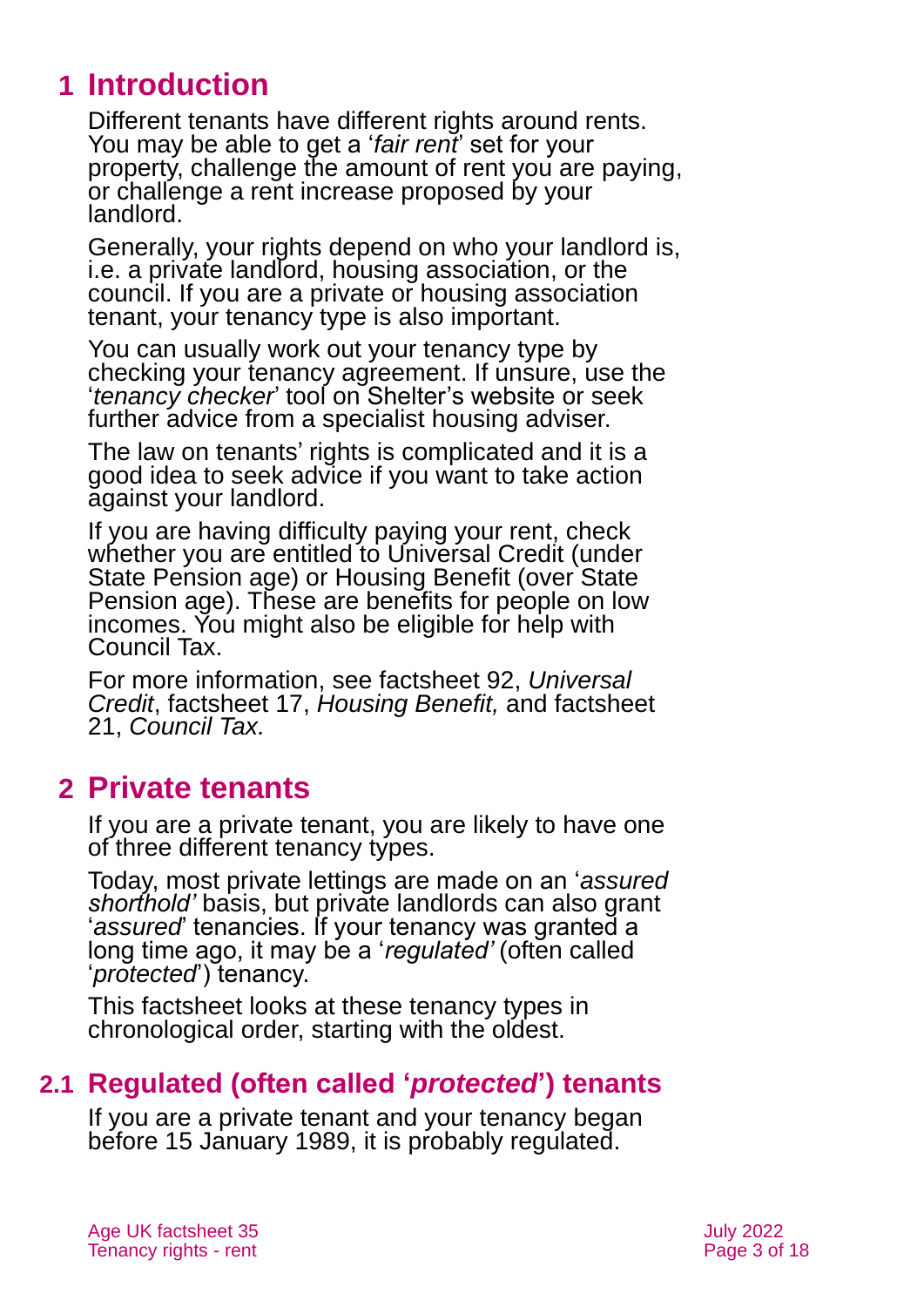If you are a regulated tenant, you can ask a Rent Officer to decide what a '*fair rent*' for your property is. Your landlord also has this right.

#### **Rent increases**

Once a fair rent has been decided ('*registered*'), your landlord can only increase your rent by applying for a new fair rent. They cannot make an application within two years of the last registration unless special circumstances apply. For example, they improve the condition of your property to the extent that the current fair rent is no longer appropriate.

There is usually a maximum amount the rent can be increased by, which takes account of inflation (the Retail Price Index). This cap does not apply if the rent is being registered for the first time, or if the landlord has carried out repairs or improvements causing an increase of 15 per cent or more in the existing registered rent.

If you disagree with a fair rent registered by a Rent Officer, you can appeal to the *First-Tier Tribunal (Property Chamber – Residential Property)*, referred to as '*the Tribunal*' in this factsheet. The Tribunal may set a higher rent than that set by the Rent Officer. You should seek advice before appealing a Rent Officer's decision.

If you have not had a fair rent registered, there are complicated rules on how your rent can be increased. In most cases, the landlord must apply to have a fair rent set for the first time. However, it may be possible for them to increase the rent by serving a formal notice or drawing up a written agreement for you to sign. This is rare, so seek advice if your landlord tries to do this.

#### **Fair rents**

If you have a fair rent registered, this is the maximum amount your landlord can charge. In deciding what is fair, the Rent Officer looks at various things, including the age and condition of the property, the condition of any furniture provided by the landlord, and rents for similar properties in the area.

They disregard any improvements made, or damage caused, by you. They discount any sum deemed to be attributable to scarcity of accommodation, so you should not pay more if similar properties are in short supply locally.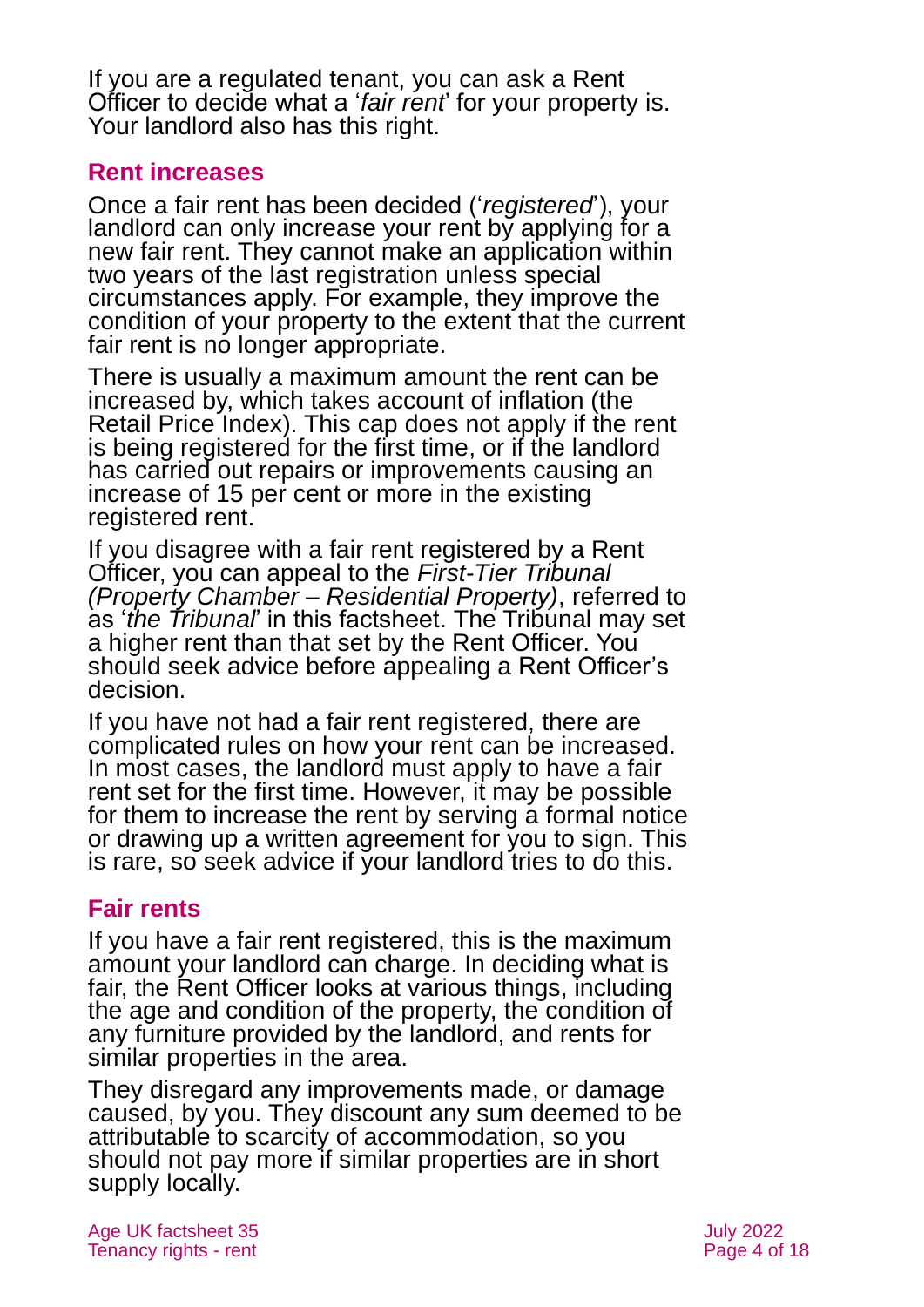If you have not had a fair rent set ('*registered*') or want to apply for a new fair rent, you can apply using form RR1, which can be downloaded at:

[www.gov.uk/government/publications/fair-rent-forms](http://www.gov.uk/government/publications/fair-rent-forms)

Alternatively, ask for a copy from your local Rent Officer service. Details of your local Rent Officer service can be found by contacting the Valuation Office Agency. Seek advice before making an application, as there is no guarantee the rent set by the Rent Officer will be lower than what you currently pay.

In most cases, if you disagree with the rent set, you can appeal in writing to the Rent Officer. The law says an appeal should be received within 28 days of the date on the Rent Officer's decision notice, but Officers have been advised to accept appeals received within 35 days to allow for postal delays. If you miss the deadline, you must have a good reason for the delay, such as being in hospital.

If the Rent Officer accepts your appeal, they refer the case for consideration by the Tribunal. The Tribunal makes the final decision on the rent that should be set. As with rent increases, the Tribunal can set a higher rent than the Rent Officer, so seek advice before appealing.

#### <span id="page-4-0"></span>**2.2 Assured tenants**

You are probably an assured tenant if your private tenancy was granted after 15 January 1989 but before 28 February 1997, provided your landlord did not give advance notice the tenancy was to be '*assured shorthold'*.

If you are an assured tenant, you can be charged market rent. This means your rent is likely to be higher in areas of high demand. Unlike a regulated tenant, you do not have the right to seek a fairer rent than the one you agreed with your landlord. However, you may have limited protection against unreasonable rent increases.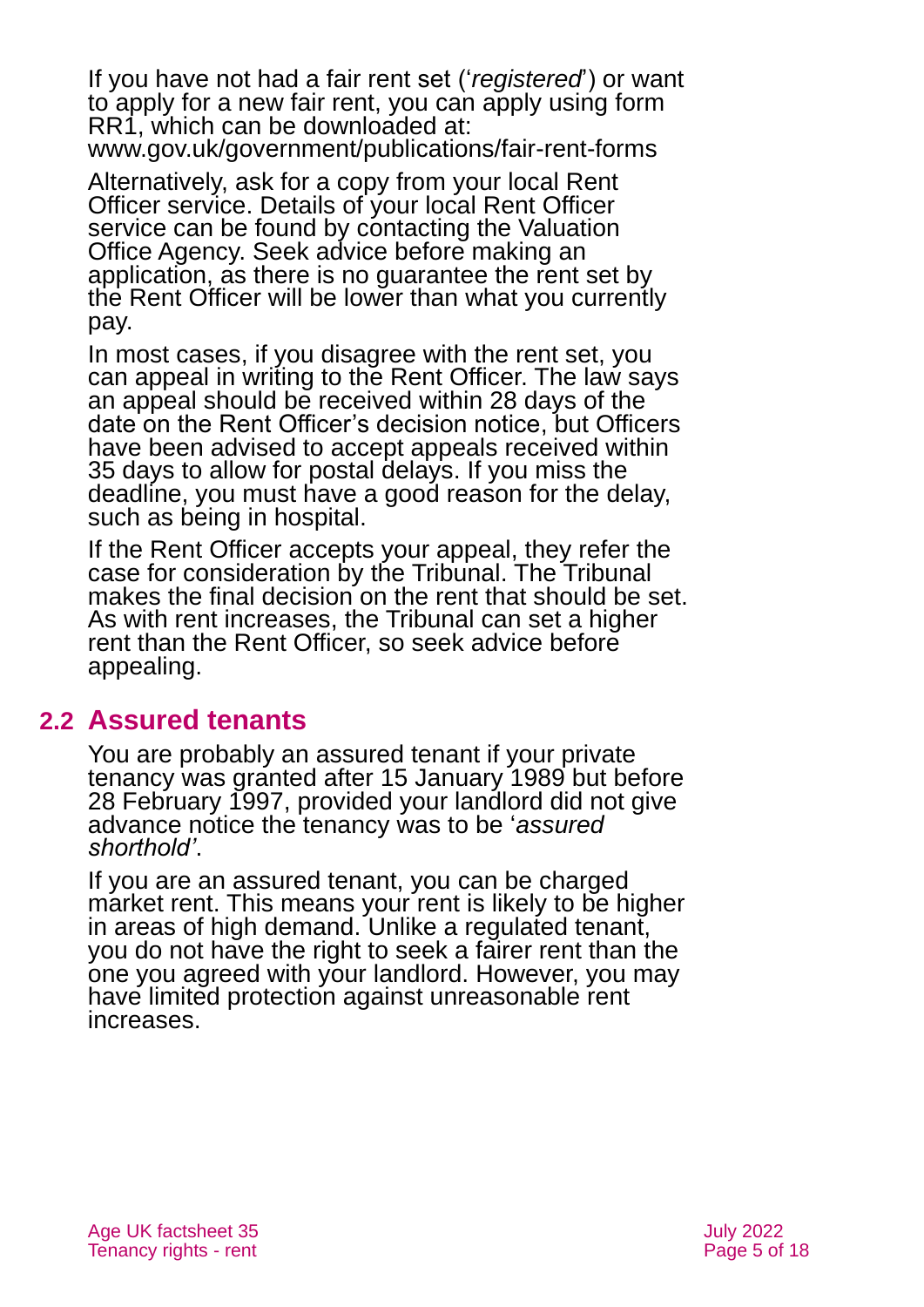#### **Fixed-term tenancies**

If your tenancy was granted for a fixed period of time (a '*fixed term*'), your landlord cannot increase the rent during the fixed term unless your tenancy agreement allows for this (a '*rent review clause*') or you agree to the increase.

If the fixed term of your tenancy ends, you may be entitled to remain in the property under a '*statutory periodic*' tenancy. This automatically comes into being when a fixed-term assured tenancy ends and you remain in occupation without another tenancy being granted.

If you are in this position, your landlord can increase your rent, but they must follow a procedure set out in the *[Housing Act 1988](http://www.legislation.gov.uk/ukpga/1988/50/contents)*. You must be served a notice in the correct legal form stating the proposed new rent, with at least one month's notice of the increase. This notice can be given during the fixed period of the tenancy, so that the rise comes into effect when it ends. Once your rent has been increased in this way, the landlord cannot increase it more than once a year without your consent

If your landlord gives you notice that they intend to increase the rent and you think the proposed increase is unreasonably high, you can try to negotiate a lower increase.

You have a right of appeal to the Tribunal if the proposed new rent exceeds the market rent for comparable properties in the area. The rent determined by the Tribunal is the maximum amount your landlord can charge you. Seek advice if you want to challenge a rent increase. Be prepared to provide evidence of market rents for similar properties in your area. Your referral must be received by the Tribunal before the proposed increase is due to take effect. Once a rent is set by the Tribunal, your landlord cannot increase it for a year without consent.

#### **Note**

In some cases, the Tribunal can set a higher rent than the one being proposed by your landlord, so take advice before making an application for a determination.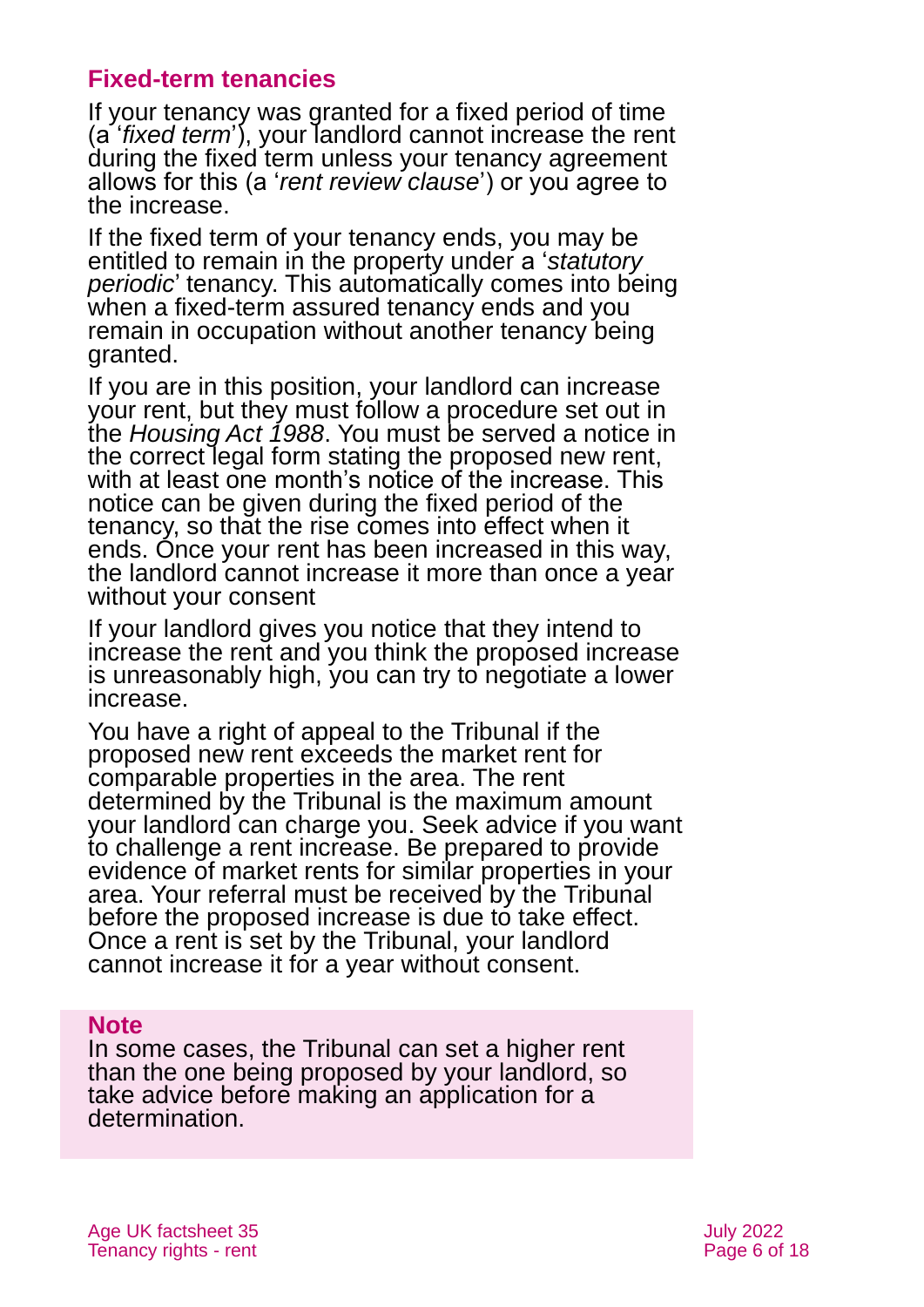#### **Periodic tenancies**

Some assured tenancies are periodic from the outset. This means there was never a fixed term. If you have a periodic tenancy, there may be a term in your tenancy agreement allowing for future rent increases, in which case you have no right of referral to the Tribunal. Check your agreement to see what it says.

If there is no such term, your landlord must follow the *Housing Act 1988* procedure set out above when proposing a rent increase. They cannot increase the rent within the first year of the tenancy and cannot increase the rent more than once a year without your consent. You can appeal to the Tribunal if you believe a proposed increase exceeds the market rent for comparable properties in the area.

### <span id="page-6-0"></span>**2.3 Assured shorthold tenants**

If you have a private tenancy granted on or after 28 February 1997, it is highly likely you have an assured shorthold tenancy.

The rules on rents for assured shorthold tenants are the same as for assured tenants. However, assured shorthold tenants can also challenge the rent agreed at the outset of the tenancy if this is '*excessive*'. Both fixed-term and periodic assured shorthold tenants can do this.

You can only challenge the agreed rent during the first six months of the tenancy. You lose this right once you have been in the property for more than six months, even if your tenancy is renewed.

To challenge your agreed rent, you must apply to the Tribunal using the correct application form.

See [www.gov.uk/courts-tribunals/first-tier-tribunal](http://www.gov.uk/courts-tribunals/first-tier-tribunal-property-chamber)[property-chamber](http://www.gov.uk/courts-tribunals/first-tier-tribunal-property-chamber) for more information.

The Tribunal only makes a decision if there are a sufficient number of comparable properties in the area and your rent is significantly higher than the market rent. If the Tribunal does make a decision, what it decides is the maximum amount your landlord can charge.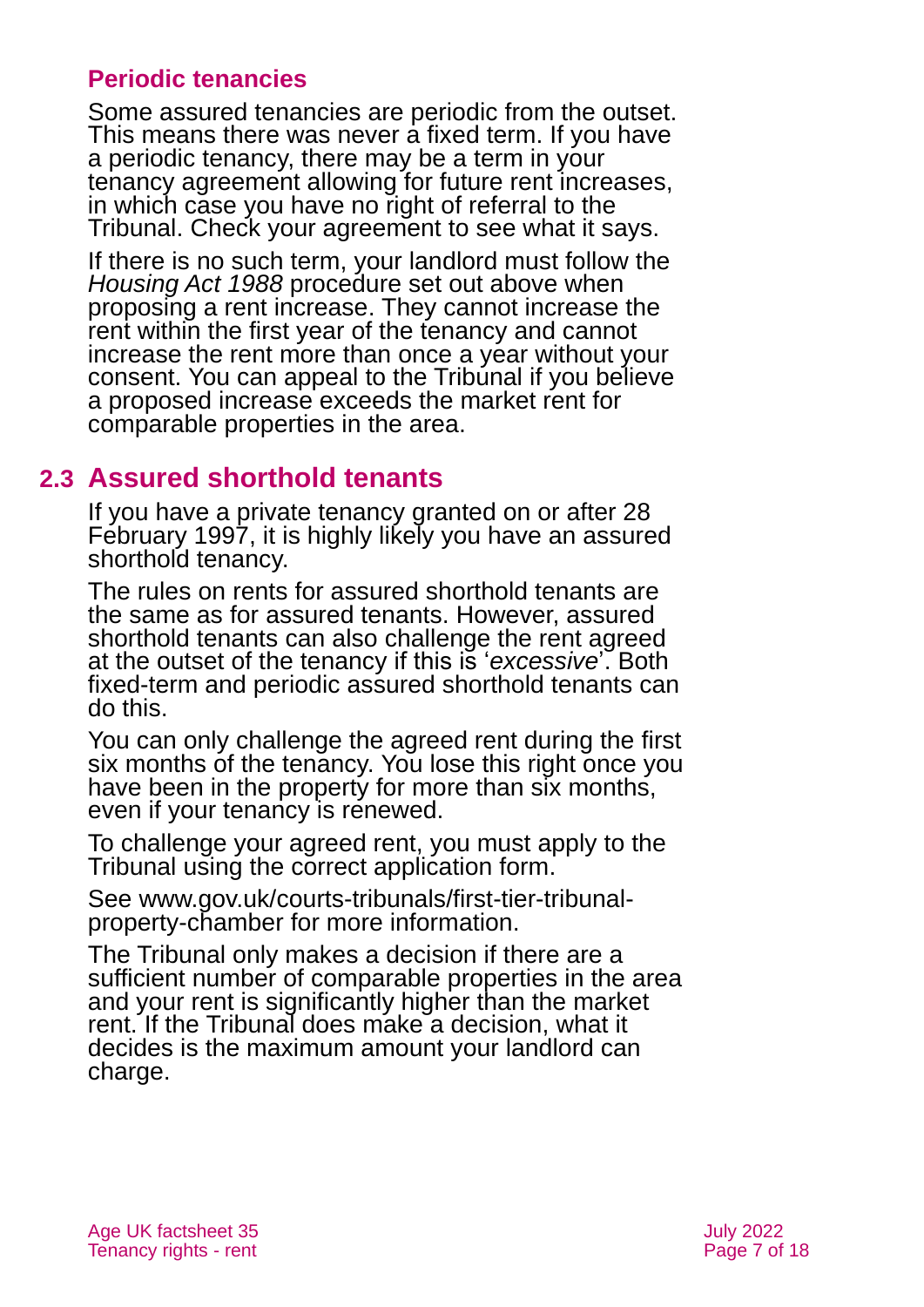#### **Note**

Assured shorthold tenants have limited security of tenure after six months (or after the fixed term of the tenancy ends, assuming no further tenancy is granted).

It is advisable to carefully consider if it is worth referring your rent or a proposed rent increase to the Tribunal and risk losing the tenancy. See [factsheet](https://www.ageuk.org.uk/globalassets/age-uk/documents/factsheets/fs68_tenancy_rights_security_of_tenure_fcs.pdf?dtrk=true) 68, *[Preventing evictions](https://www.ageuk.org.uk/globalassets/age-uk/documents/factsheets/fs68_tenancy_rights_security_of_tenure_fcs.pdf)* for more information.

# <span id="page-7-0"></span>**3 Housing association tenants**

### **3.1 Tenancies that began before 15 January 1989**

If your tenancy was granted before 15 January 1989, or you had a different tenancy prior to that date but with the same landlord, you have the right to have a fair rent fixed in a similar way to regulated private tenants [\(see section 2.1\)](#page-2-2).

If there is a clause in your tenancy agreement allowing your landlord to increase the rent, they can do this without making an application for a new fair rent. However, you can challenge the proposed increase by asking a Rent Officer to decide whether the new rent is fair. Whatever they decide will be the maximum rent that can be charged.

If your agreement does not contain such a clause, the landlord can only unilaterally increase the rent by making an application for a new fair rent.

Your landlord is not able to increase your rent by more than inflation (the Consumer Price Index) plus one per cent in any year (even if the Rent Officer sets a higher rent than this).

### **3.2 Tenancies that began after 15 January 1989**

Housing association tenancies that began on or after 15 January 1989 are likely to be assured or assured shorthold. [See sections](#page-4-0) 2.2 and [2.3](#page-6-0) for general information on rents and rent increases.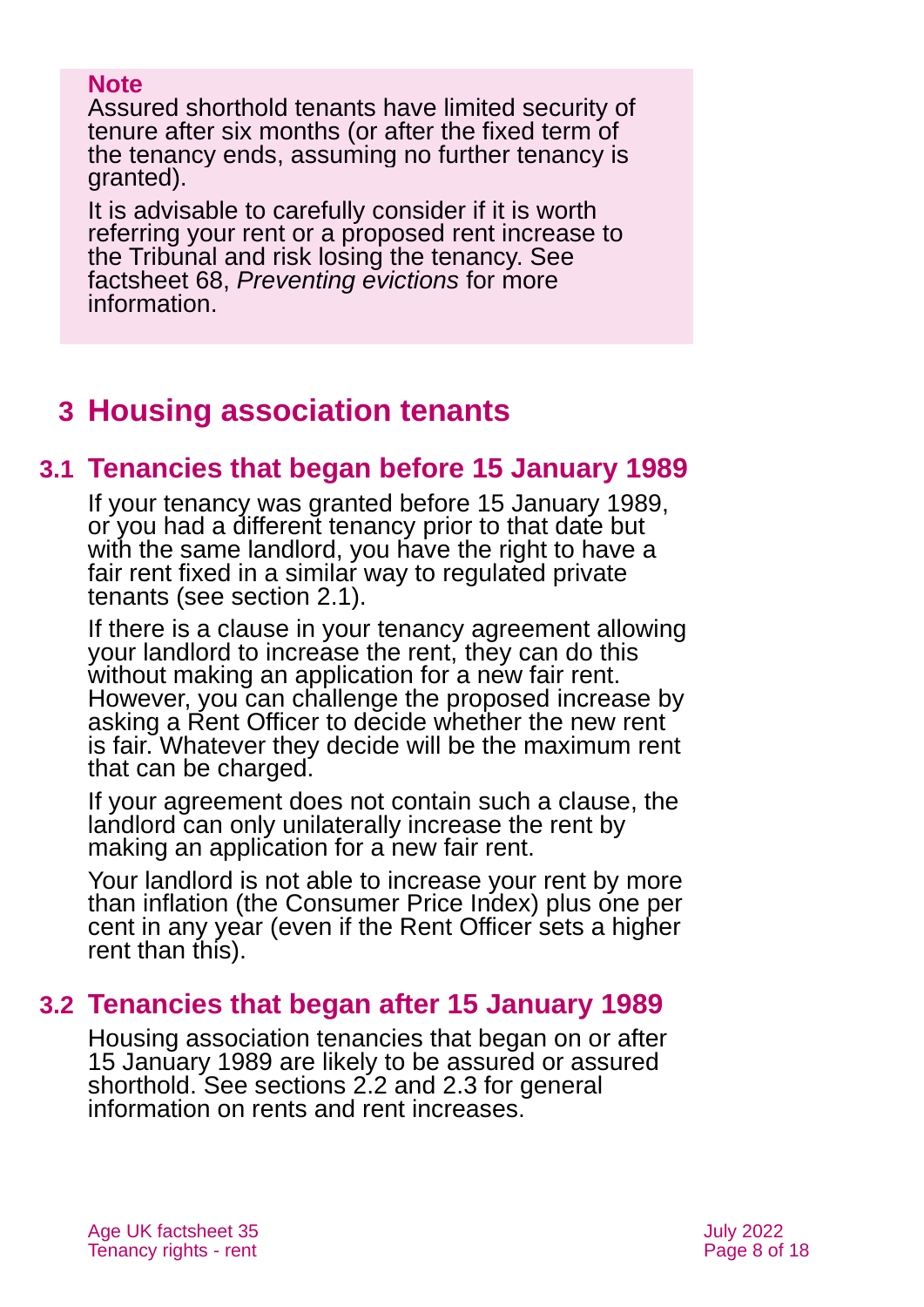Most housing associations are registered with the Regulator of Social Housing, which means there are additional restrictions on their rent setting. As a result, their rents are usually cheaper than local market rents.

At present, the Regulator prohibits registered housing associations from increasing their rents by more than inflation (the Consumer Price Index) plus one per cent each year. This applies until 2025. Note, some housing association tenancies are not covered by this policy, including in certain supported housing schemes where a high level of care and support is provided.

# <span id="page-8-0"></span>**4 Local authority tenants**

Local authorities are entitled to '*make such reasonable charges as they may determine for the tenancy*' of their properties. However, this is subject to government regulations and guidance.

At present, authorities are prevented from increasing their rents by more than inflation (the Consumer Price Index) plus one per cent each year. This applies until 2025, but certain tenancies are excluded, including tenancies granted on a temporary basis to homeless people.

To increase your rent, the local authority must first serve you a '*notice of variation*' and the increase cannot take effect for at least four weeks from the date of the notice.

For flexible tenancies, which are granted for fixed terms, the tenancy agreement must contain a '*rent review*' clause permitting rent increases.

Rent increases must be reasonable. They can be challenged via judicial review. This is a complicated and lengthy process, with potential to incur significant costs, so seek legal advice before taking action. Note, courts have been reluctant to interfere with authorities' rent setting decisions.

If you are being evicted because you are unable to pay your rent following a rent increase, you may be able to challenge the validity of the increase during possession proceedings.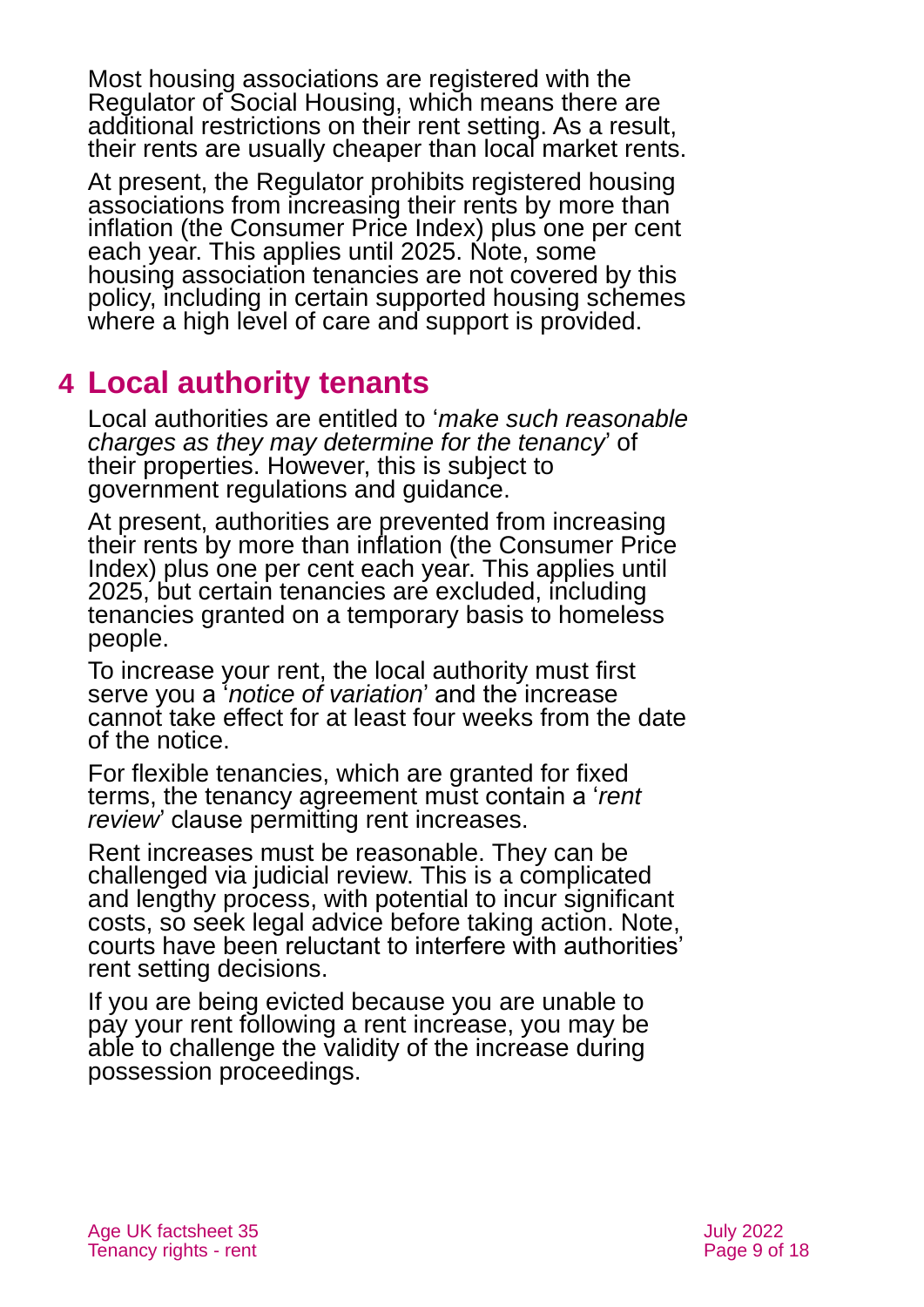# <span id="page-9-0"></span>**5 Affordable rents**

Social landlords (local authorities and regulated housing associations) can charge '*affordable*' rents for certain properties.

These are classed as social housing, but the rent is typically higher than in traditional social housing. It can be up to 80 per cent of the estimated market rent for the property (inclusive of service charges).

The landlord must have an agreement with the Regulator of Social Housing to do this. It must have policies on the criteria it uses to allocate its properties, which should include information on when it grants tenancies at affordable rent levels.

## <span id="page-9-1"></span>**6 '***High-income***' social tenants**

Social landlords can set higher rents for households with an annual taxable income of £60,000 and above.

Household means the named tenant (or tenants) and their spouse, civil partner or live-in partner. If there are two or more people in your household with taxable income, only the two highest incomes should be taken into account.

Landlords adopting this policy must look at the tenants' taxable income in the tax year ending in the financial year before the financial year in question.

For the 2022/23 financial year, this is income received in the 2020/21 tax year. If a household experiences a '*sudden and ongoing loss of income*', the landlord is expected to re-evaluate the rent charged.

### <span id="page-9-2"></span>**7 Rent arrears**

If you fall behind on your rent, contact a local advice agency or debt charity as soon as possible. Let your landlord know you are doing this and will try to make up the payments as soon as possible. If your landlord is a council or housing association, ask what support they offer with arrears.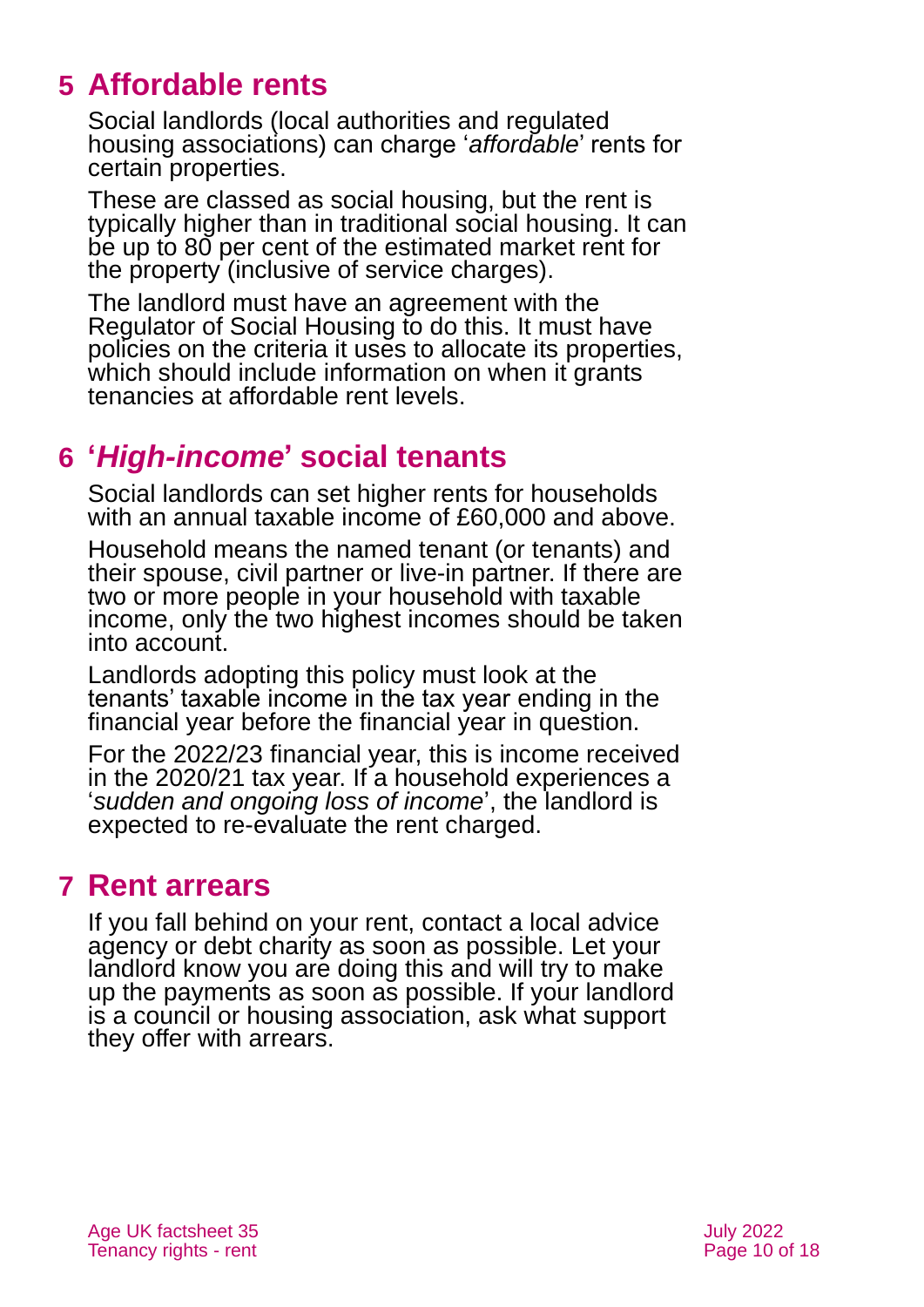For debt management purposes, rent arrears are treated as a priority debt. This is because falling into arrears puts you at risk of eviction. In most cases, you cannot be evicted unless your landlord can prove a '*ground for possession*' (a legal reason for evicting) in court, but all the tenancy types mentioned in this factsheet have grounds for possession relating to rent arrears.

This does not mean there is no hope of remaining in your property if you fall into arrears. You may be able to avoid court action if you engage with your landlord and explore options for repayment. In some cases, paying down the arrears before your court date restricts your landlord's ability to get the property back. More information on avoiding and challenging evictions is in FS68 *[Preventing evictions](https://www.ageuk.org.uk/globalassets/age-uk/documents/factsheets/fs68_preventing_evictions_fcs.pdf)*.

You can look to maximise your income by claiming all the benefits you are entitled to, including Housing Benefit (HB) or the housing costs element of Universal Credit (UC). A local advice agency like your local Age UK can carry out a full benefits check, or use the Age UK online calculator: [www.ageuk.org.uk/information](http://www.ageuk.org.uk/information-advice/money-legal/benefits-entitlements/benefits-calculator/)[advice/money-legal/benefits-entitlements/benefits](http://www.ageuk.org.uk/information-advice/money-legal/benefits-entitlements/benefits-calculator/)[calculator/](http://www.ageuk.org.uk/information-advice/money-legal/benefits-entitlements/benefits-calculator/)

If your HB or UC award does not cover your full rent, you may be able to get a Discretionary Housing Payment (DHP) from the local authority. These can be paid if you need extra financial assistance, for example with a rent shortfall, and are entirely discretionary. They are also time limited, so you must reapply if you continue to need help with paying the rent.

DHPs cannot cover certain costs, such as rent payments that have been increased for the purposes of repaying arrears. More information is in section 5.5 of FS17 *[Housing Benefit](https://www.ageuk.org.uk/globalassets/age-uk/documents/factsheets/fs17_housing_benefit_fcs.pdf)* and section 10.6 of [FS92](https://www.ageuk.org.uk/globalassets/age-uk/documents/factsheets/fs92_universal_credit_fcs.pdf)  *[Universal Credit](https://www.ageuk.org.uk/globalassets/age-uk/documents/factsheets/fs92_universal_credit_fcs.pdf)*.

For debt advice, contact a service authorised by the Financial Conduct Authority, such as StepChange Debt Charity or National Debtline, or your local authority if they offer this type of help. A debt adviser can help you to budget, manage your debts and negotiate with your landlord and other creditors.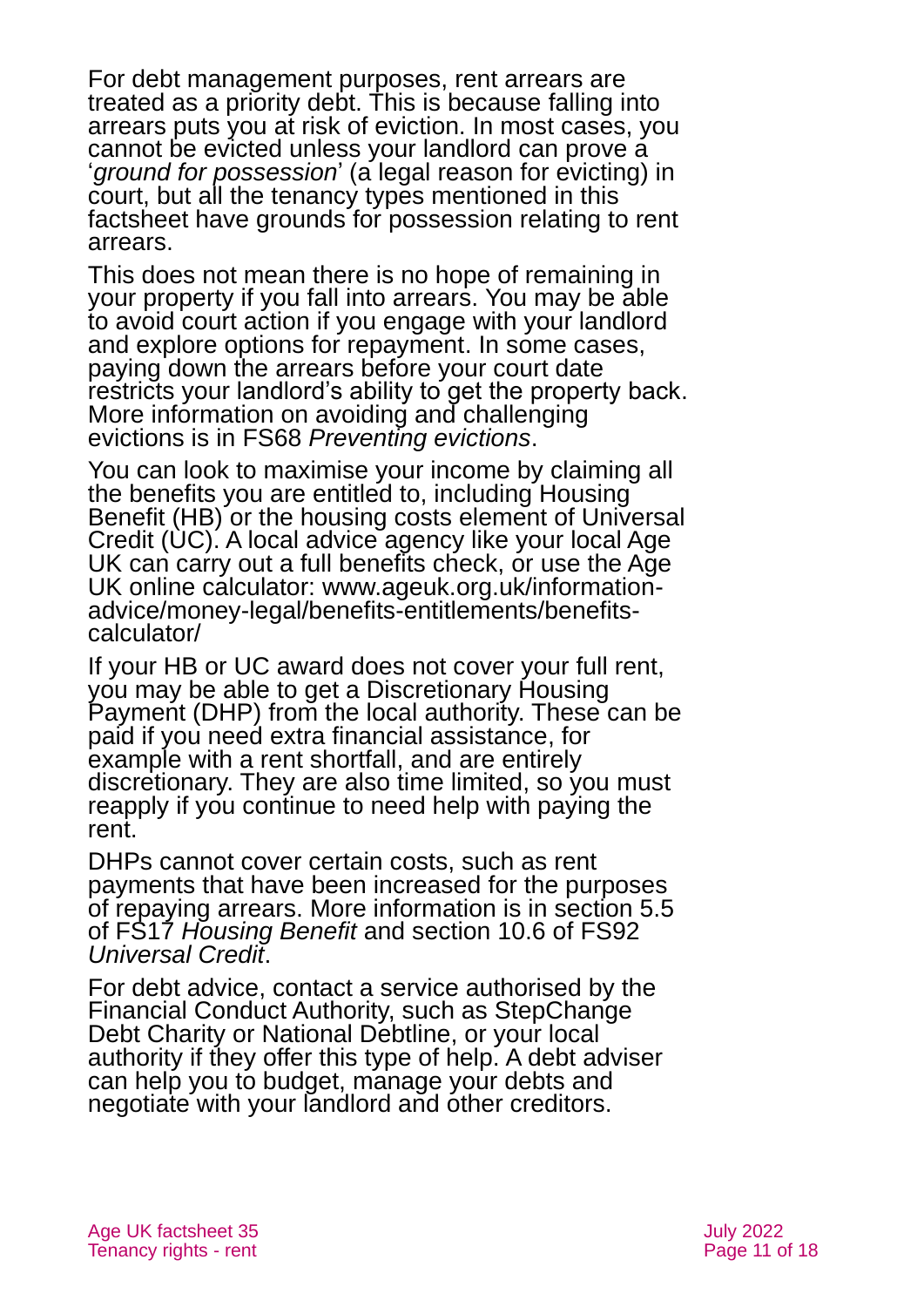They can also assess whether you are eligible for a '*breathing space*', a respite period during which your landlord is prevented from taking certain steps. These include demanding payment of the arrears, charging interest, starting court proceedings to get the property back, or taking steps to '*enforce*' a court order, for example by evicting you.

A breathing space can last up to 60 days, or longer if you are receiving treatment from a specialist mental health service in relation to a serious disorder. You must continue to pay any rent that falls due during the breathing space period.

**If your landlord informs you they want the property back due to rent arrears, seek specialist housing advice as soon as possible**. Legal aid is available for challenging a landlord's '*possession claim*', so you may be able to get free legal advice and representation if you are on a low income and your case is considered strong enough. Check if there is a law centre in your area and, if not, speak to an advice agency such as the local Citizens Advice about sources of free legal help.

### <span id="page-11-0"></span>**8 Rent rebates**

You may be able to reclaim up to 12 months' rent from your landlord, if they commit one of a number of specific offences. You can do this whether they have been convicted of the offence or not, but you may be able to reclaim more money if they are convicted. The relevant offences are:

- ⚫ operating as a landlord when they have been banned from doing so
- ⚫ using, or threatening to use, violence to secure entry to your property
- ⚫ carrying out, or attempting to carry out, an illegal eviction
- harassing you with the aim of getting you to leave the property. This means acting in a way likely to interfere with your peace and comfort, or persistently withdrawing or withholding necessary services
- ⚫ failing to comply with certain health and safety notices issued by the local authority under the *[Housing Act](http://www.legislation.gov.uk/ukpga/2004/34/contents)  [2004](http://www.legislation.gov.uk/ukpga/2004/34/contents)*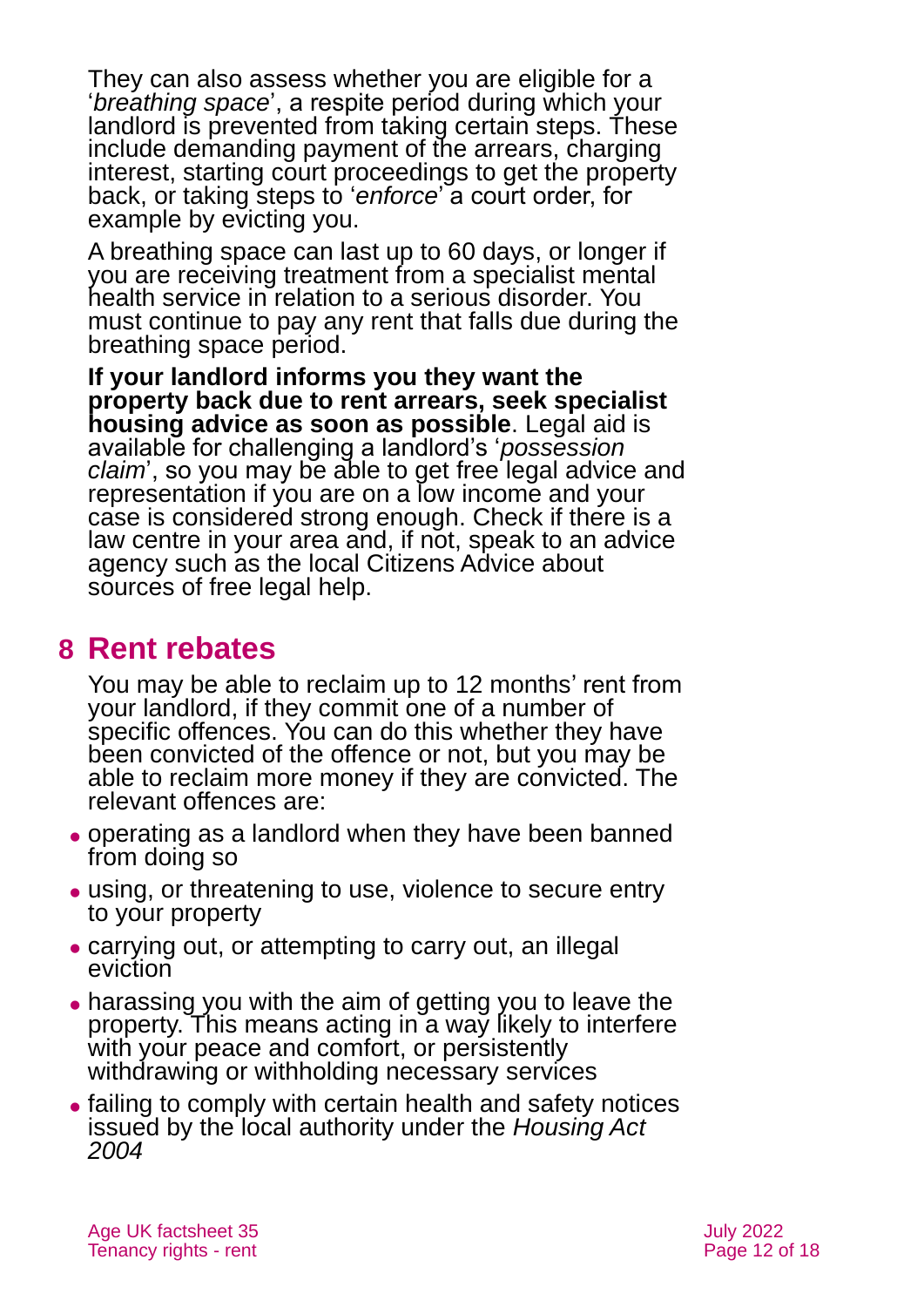⚫ failing to obtain a licence for your property if it requires one by law or under a special scheme the local authority has set up.

#### **Applying for an RRO**

You can reclaim rent by applying to the Tribunal for a Rent Repayment Order (RRO). This is a court order requiring the landlord to repay you an amount decided by the court.

You can apply for a RRO even if you are no longer a tenant of the landlord who committed the offence. You must have been their tenant at the time of the offence and the offence must have been committed in relation to your home.

If you want to make an application against your current landlord, you need to think carefully about your security of tenure. Speak to an adviser if you are unsure.

Your application must be made within 12 months of the offence. The offence must have been committed on or after 6 April 2017. Slightly different rules apply for licensing offences.

#### **Tribunal decision**

The Tribunal may decide to make an order if they are satisfied, beyond reasonable doubt, that your landlord committed the offence.

In deciding how much the landlord must repay, the Tribunal deduct any Housing Benefit (HB) or Universal Credit (UC) payments you received during the 12 month period.

They take into account factors such as the way you and the landlord have behaved, the landlord's financial circumstances, and whether they have been convicted of any of the offences previously.

If the landlord has been convicted of the specific offence to which the RRO relates, the Tribunal must order them to repay the maximum amount (i.e. your rent minus any HB or UC payments). The only exceptions are if the offence was failing to obtain a licence, or if exceptional circumstances apply.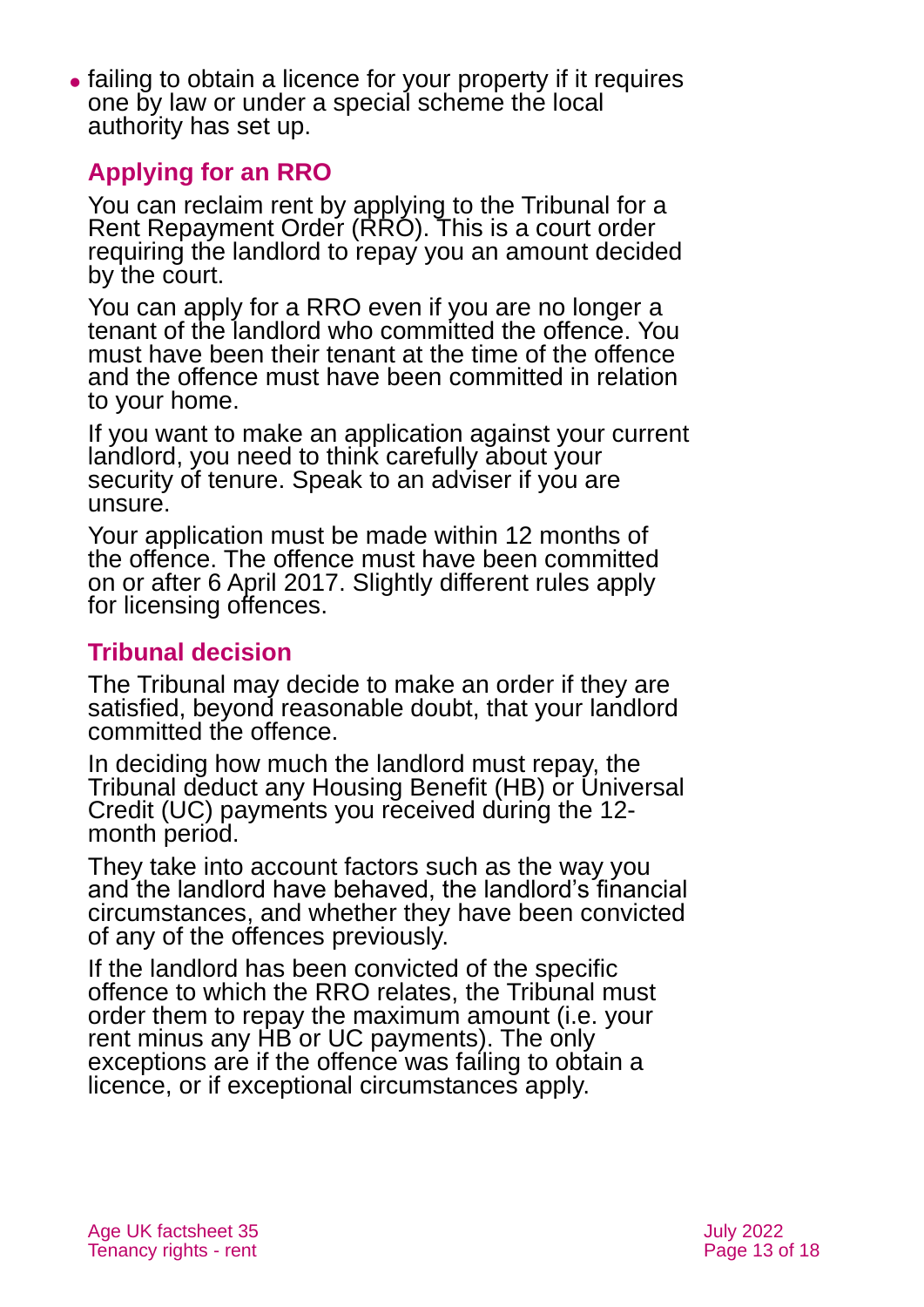Local authorities can apply for a RRO to re-claim HB or UC payments made to the landlord. They have a duty to consider making an application if they become aware a landlord letting properties in their area has been convicted of one of the offences.

They may help you to apply for a RRO to re-claim your portion of the rent, for example by helping you to make the application or offering you advice. Speak to your local authority about what help they can provide.

Contact a specialist housing organisation like [Shelter](#page-15-0) if you think you have grounds to apply.

For more information on health and safety notices and licensing, see factsheet 67, *[Home improvements and](https://www.ageuk.org.uk/globalassets/age-uk/documents/factsheets/fs67_home_improvements_and_repairs_fcs.pdf?dtrk=true)  [repairs](https://www.ageuk.org.uk/globalassets/age-uk/documents/factsheets/fs67_home_improvements_and_repairs_fcs.pdf?dtrk=true)*. For more information on security of tenure, see factsheet 68, *[Preventing evictions](https://www.ageuk.org.uk/globalassets/age-uk/documents/factsheets/fs68_tenancy_rights_security_of_tenure_fcs.pdf)*.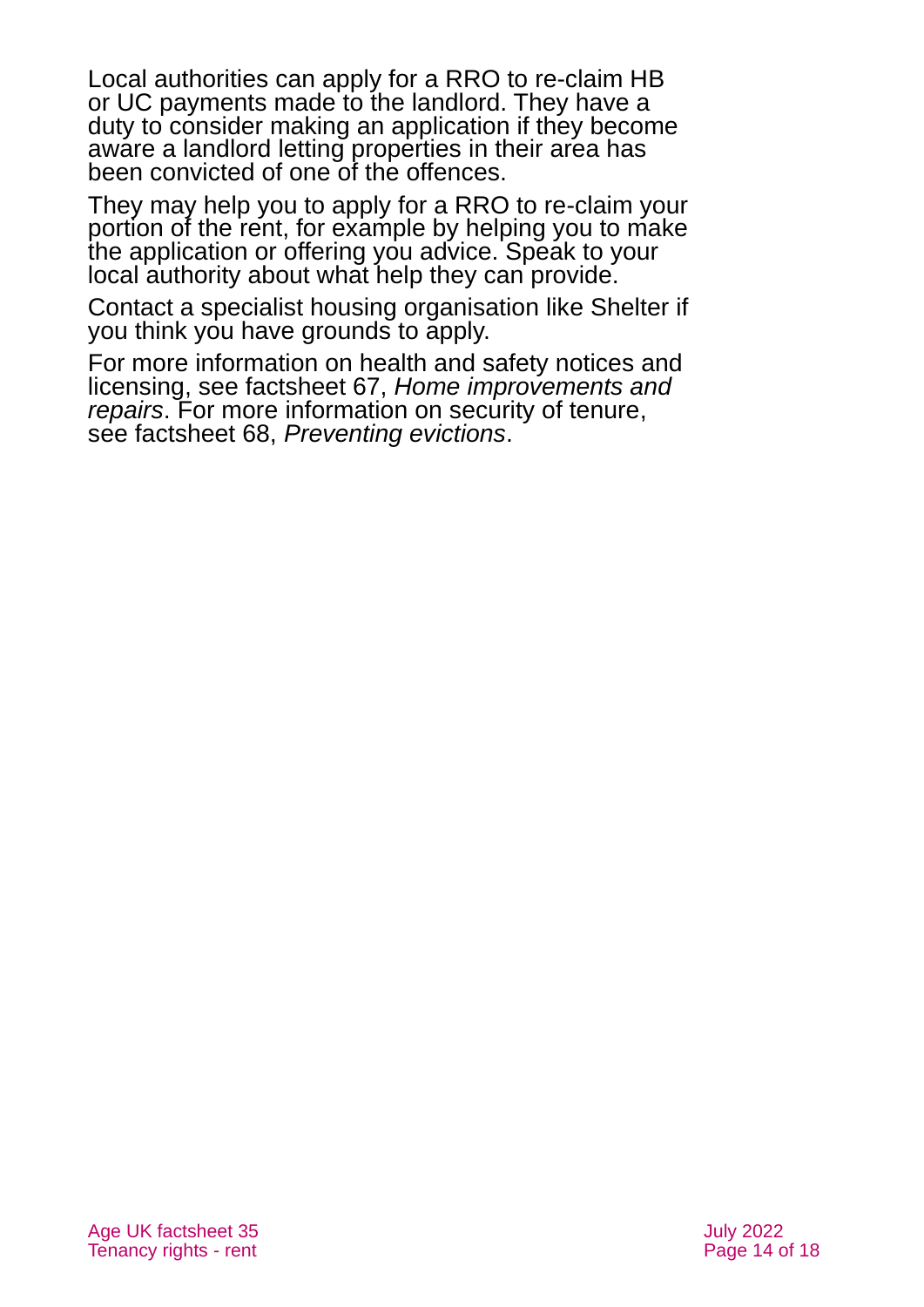# **Useful organisations**

The law relating to rights for tenants is complicated. This factsheet aims to give you basic information about your rights but in many cases, you may want to get more detailed advice from a specialist adviser.

#### <span id="page-14-0"></span>**Citizens Advice**

[www.citizensadvice.org.uk](http://www.citizensadvice.org.uk/) Telephone 0800 144 8848

National network of advice centres offering free, confidential, independent advice, face to face or by telephone.

#### **Housing Ombudsman Service (The)**

[www.housing-ombudsman.org.uk](http://www.housing-ombudsman.org.uk/) Telephone 0300 111 3000

Investigates complaints about landlords. Membership is mandatory for social landlords registered with the Regulator of Social Housing and voluntary for private landlords.

#### **Law Centres Network**

www.lawcentres.org.uk Telephone 020 3637 1330

Find if there is a Law Centre near you via the website.

#### **Local Government and Social Care Ombudsman (LGSCO)**

[www.lgo.org.uk/](http://www.lgo.org.uk/) Telephone 0300 061 0614

Investigates complaints about injustice arising from poor administration by local authorities.

#### **National Debtline**

[www.nationaldebtline.org](http://www.nationaldebtline.org/) Telephone 0808 808 4000

National telephone helpline for people with debt problems.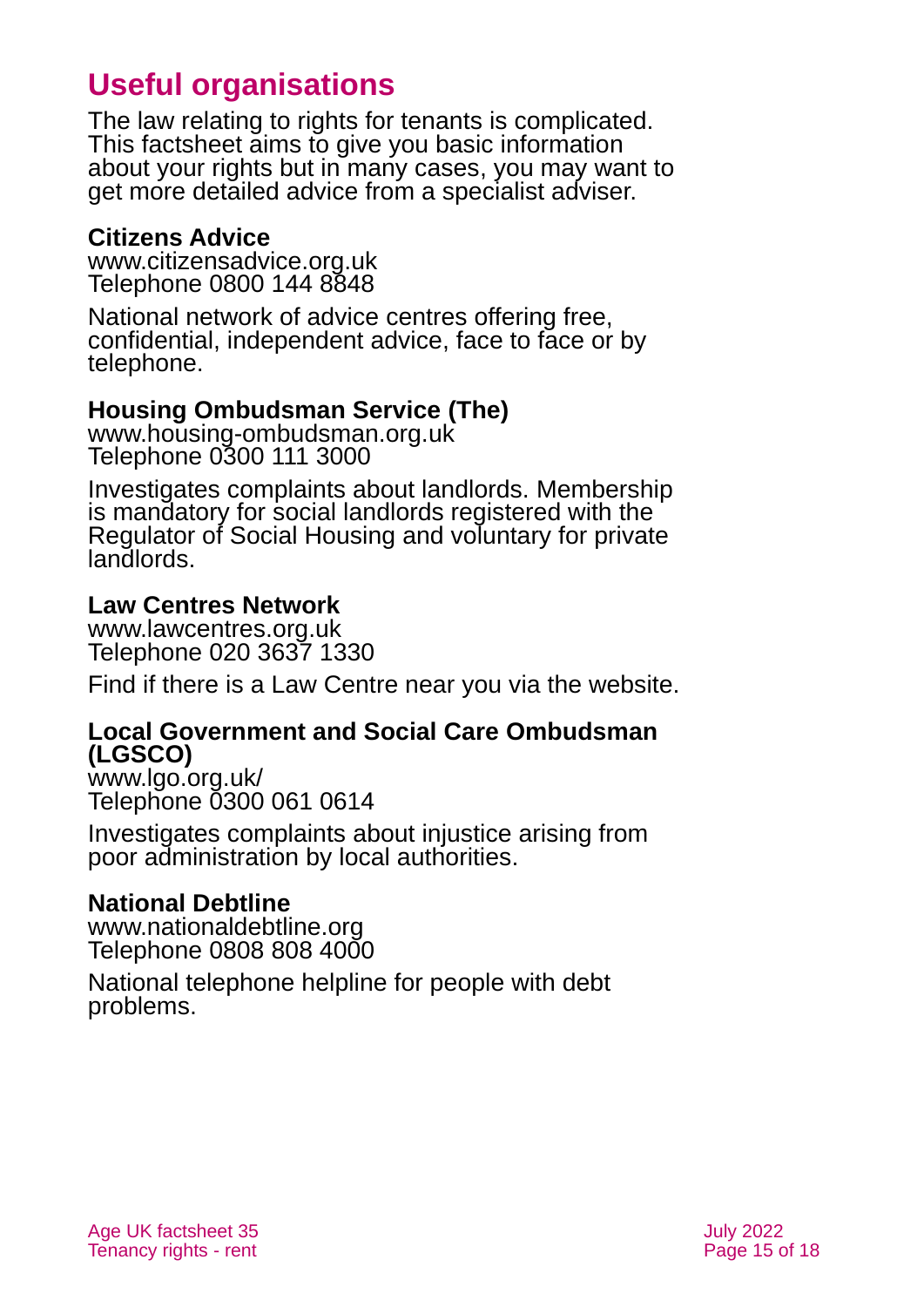#### **Regulator of Social Housing**

[www.gov.uk/guidance/about-the-regulator-of-social](http://www.gov.uk/guidance/about-the-regulator-of-social-housing)[housing](http://www.gov.uk/guidance/about-the-regulator-of-social-housing) Telephone 0300 124 5225

Regulates registered providers of social housing, including local authority landlords and housing associations.

#### **StepChange Debt Charity**

[www.stepchange.org/](http://www.stepchange.org/) Telephone 0800 138 1111

Offers free and independent debt advice and can help explore your options including setting up a debt management plan.

#### <span id="page-15-0"></span>**Shelter**

[www.shelter.org.uk](http://www.shelter.org.uk/) Telephone 0808 800 4444 (free call)

A national charity providing specialist housing advice, including advice on tenancy rights, homelessness, repairs and housing benefit.

#### **Valuation Office Agency (VOA)**

[www.gov.uk/government/organisations/valuation](http://www.gov.uk/government/organisations/valuation-office-agency)[office-agency](http://www.gov.uk/government/organisations/valuation-office-agency) Telephone 03000 501501

VOA Rent Officers assess applications for fair rents under the *Rent Act 1977*.

#### **Your local authority (council)**

[www.gov.uk/find-local-council](http://www.gov.uk/find-local-council)

If you are not a local authority tenant and are having problems with your landlord, the authority may have a tenancy relations officer who can help you. Whoever your landlord is, the authority must ensure information and advice about homelessness and is available to you free of charge. They may have a duty to help you if you become homeless or are threatened with homelessness.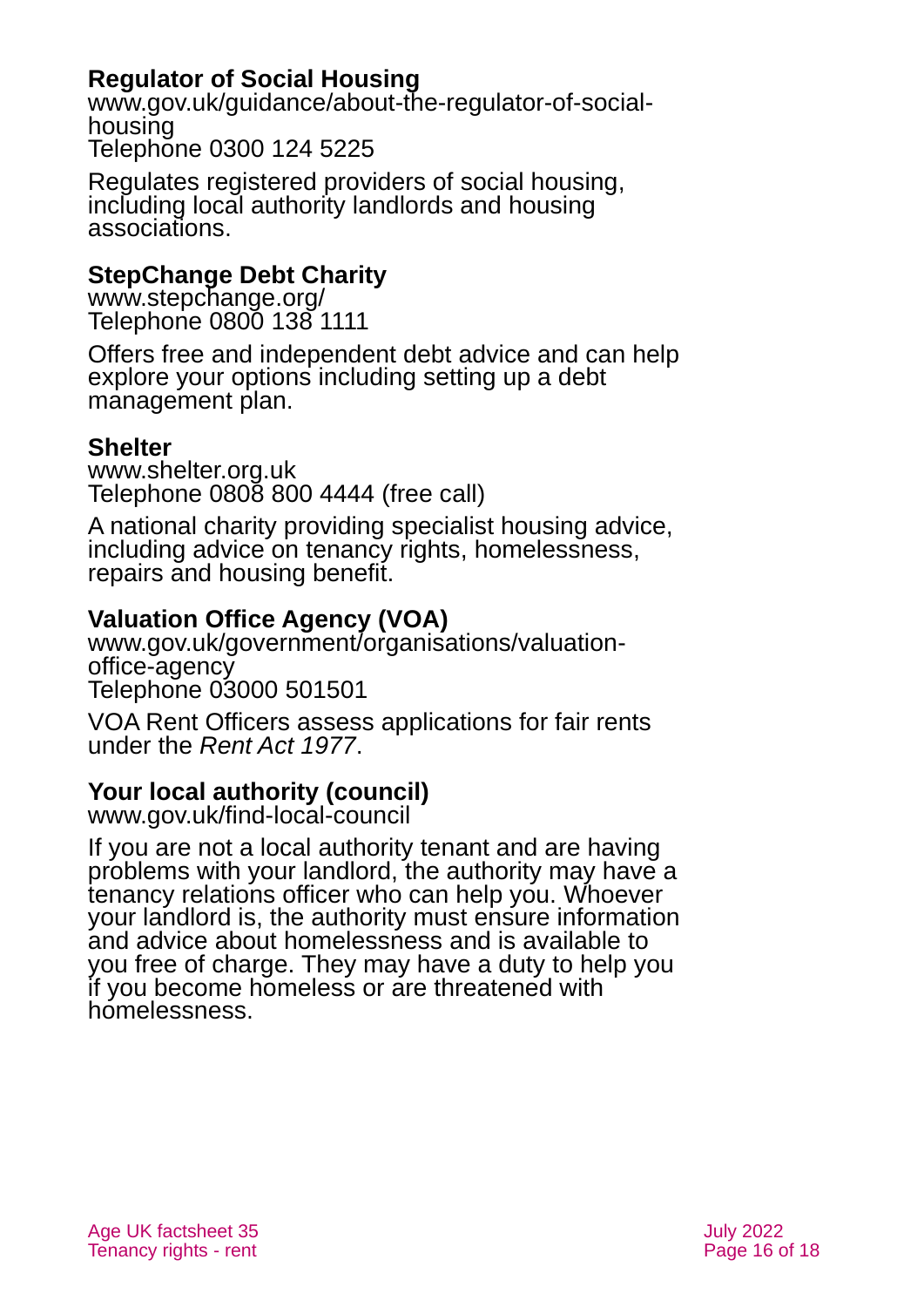# **Age UK**

Age UK provides advice and information for people in later life through our Age UK Advice line, publications and online. Call Age UK Advice to find out whether there is a local Age UK near you, and to order free copies of our information guides and factsheets.

#### <span id="page-16-1"></span>**Age UK Advice**

[www.ageuk.org.uk](http://www.ageuk.org.uk/) 0800 169 65 65 Lines are open seven days a week from 8.00am to 7.00pm

#### **In Wales contact**

#### **Age Cymru Advice**

[www.agecymru.org.uk](http://www.agecymru.org.uk/) 0300 303 4498

#### <span id="page-16-0"></span>**In Northern Ireland contact**

#### **Age NI** [www.ageni.org](http://www.ageni.org/)

0808 808 7575

#### **In Scotland contact**

# <span id="page-16-2"></span>**Age Scotland**

[www.agescotland.org.uk](http://www.agescotland.org.uk/) 0800 124 4222

# **Support our work**

We rely on donations from our supporters to provide our guides and factsheets for free. If you would like to help us continue to provide vital services, support, information and advice, please make a donation today by visiting [www.ageuk.org.uk/donate](http://www.ageuk.org.uk/donate) or by calling 0800 169 87 87.